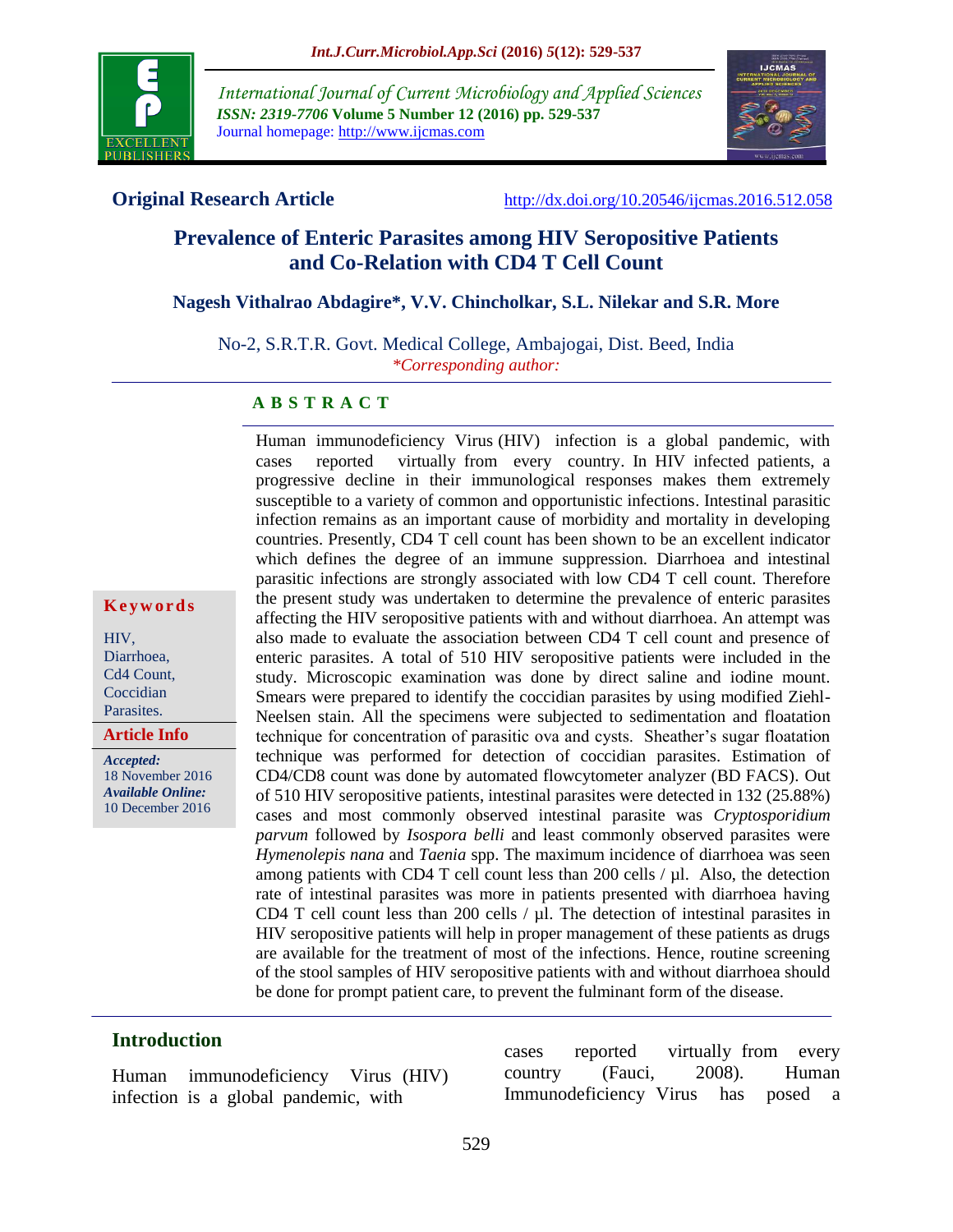major challenge to public health in the present time (UNAIDS, 2013). India is estimated to have the third largest HIV positive population in the world. Ever since HIV was found in Chennai in 1986, India has had an Acquired Immune-Deficiency Syndrome (AIDS) epidemic. The total number of people living with HIV/AIDS (PLHIV) in India is estimated to be around 20.9 lakh in 2011 with 1.16 lakh new HIV infections (Annual report, 2013-14).

In HIV infected patients, a progressive decline in their immunological responses makes them extremely susceptible to a variety of common and opportunistic infections. The gastrointestinal involvement in HIV/AIDS is almost universal, and a significant disease occurs in 50-90% of the patients while diarrhoea can be a presenting manifestation or life threatening complication in HIV seropositive patients. Intestinal parasitic infection remains as an important cause of morbidity and mortality in developing countries (Zali *et al*., 2004).

Presently, CD4 T cell count has been shown to be an excellent indicator which defines the degree of an immune suppression. Diarrhoea and intestinal parasitic infections are strongly associated with low CD4 T cell count (Zali *et al*., 2004). The outcome of infection by enteric protozoan parasites is dependent on absolute CD4<sup>+</sup> T cells counts, with lower counts being associated with more severe and atypical disease (Stark *et al*., 2007).

The detection of these parasites will help in proper management of these patients as drugs are available for the treatment of most of the infections. There appears to be a scarcity of data on correlation of CD4 T cell counts and the aetiology of diarrhoea among the HIV seropositive patients in this part of India. Therefore the present study was

undertaken to determine the prevalence of enteric parasites affecting the HIV seropositive patients with and without diarrhoea. An attempt was also made to evaluate the association between CD4 T cell count and presence of enteric parasites.

The main aim and objectives of this study includes, to study the prevalence of intestinal parasitic infections among HIV seropositive patients. To study the distribution of intestinal parasites among symptomatic & asymptomatic HIV seropositive cases. And also to study the correlation of intestinal parasitic infections with CD4 T cell count.

# **Materials and Methods**

The present study was conducted in the Department of Microbiology at S. R. T. R. Govt. Medical College Ambajogai for period of two years from Oct. 2012 to Sep. 2014. Ethical clearance from institutional ethical committee was obtained.

A total of 510 HIV seropositive patients were included in the study. HIV seropositive patients, who had received antiparasitic treatment for diarrhoea in past 3 weeks, were excluded from study. Stool specimens were collected in wide mouthed, clean, dry, plastic containers with tight fittings lids. No attempt was made to isolate bacteria and viruses.

The specimens were examined by naked eye for colour, consistency, presence of blood, mucus and adult or segments of worms. Microscopic examination was done by direct saline and iodine mount. Smears were prepared to identify the coccidian parasites by using modified Ziehl-Neelsen stain and examined with oil immersion objective. All the specimens were subjected to formol ether centrifugal sedimentation technique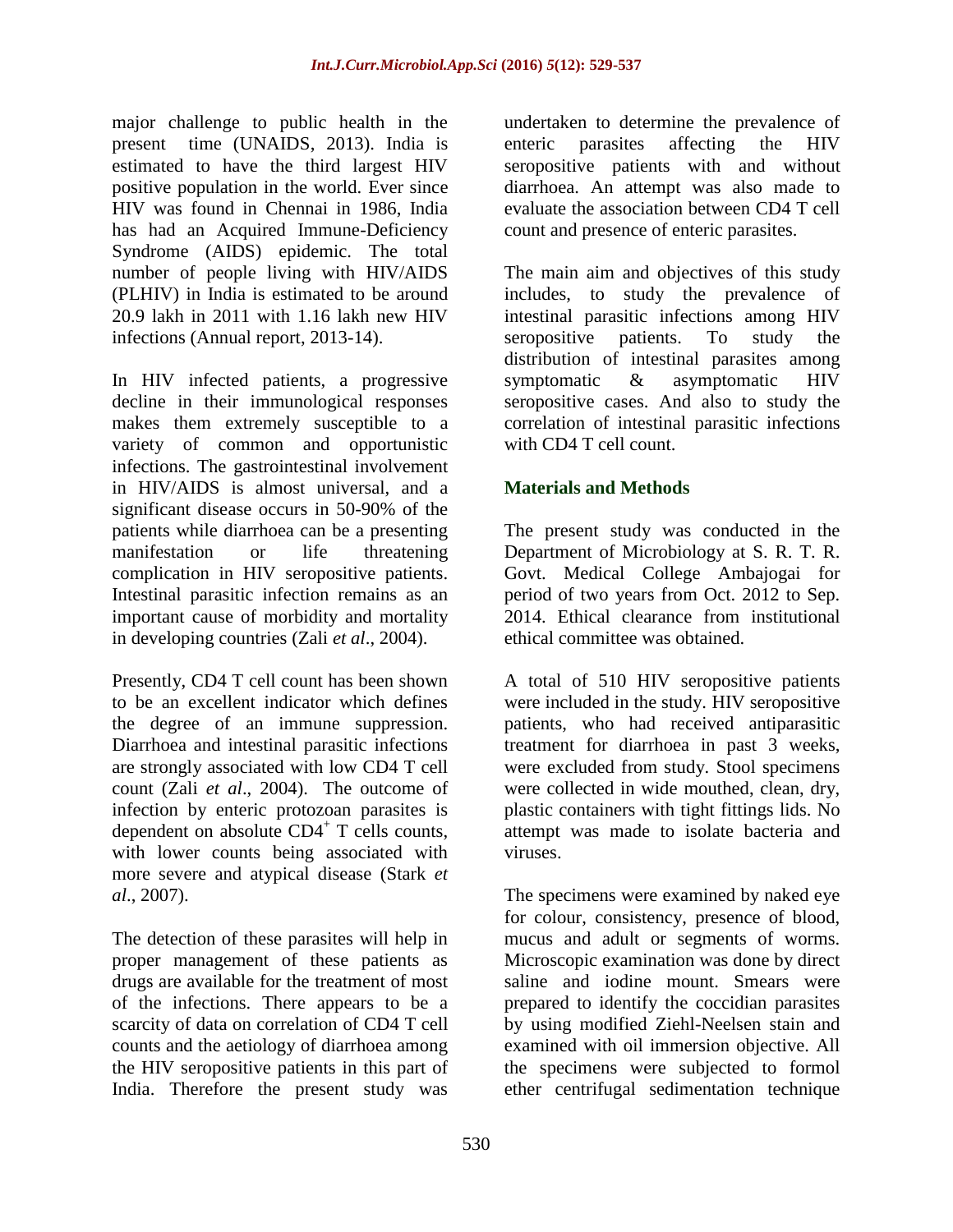and Zinc sulphate centrifugal floatation technique for concentration of parasitic ova and cysts. Sheather's sugar floatation technique was performed for detection of coccidian parasites.

About 5 ml of venous blood was collected from all patients in a vacutainer containing K2 EDTA for estimation of CD4/CD8 count by automated flow cytometer analyzer (BD FACS). The patients were categorised by their immune status according to the 1993 – revised classification system for the HIV infection by CD4 T-cell categories (WHO, 2007). The data obtained was analyzed by applying appropriate statistics wherever needed.

## **Result and Discussion**

Among 510 HIV seropositive patients screened in the present study, 270 (52.94%) were presented with diarrhoea and 240 (47.06%) were non diarrhoeal. Maximum numbers of the patients were seen in the age group of 31-40 years and maximum diarrhoeal cases were seen in age above 50 years. Among all the patients, males (54.12%) were more as compared to females (45.88%) but the incidence of diarrhoea was more among females (66.67%).

Out of 510 HIV seropositive patients, intestinal parasites were detected in 132 (25.88%) cases amongst which, 104 were presented with diarrhoea and 28 were non diarrhoeal. Detection of intestinal parasites significantly higher among HIV seropositive patients with diarrhoea than those without diarrhoea.

A total of 149 intestinal parasites were isolated from 132 patients of which 116 cases were single parasitic infection and 16 showed mixed infections. The combination of Cryptosporidium parvum and Isospora

belli was most frequently observed. In our study, most commonly observed intestinal parasite was Cryptosporidium parvum followed by Isospora belli and least commonly observed parasites were Hymenolepis nana and *Taenia* spp.

When we see the co- relation of CD4 T cell count with diarrhoea, the maximum incidence of diarrhoea was seen among patients with CD4 T cell count less than 200 cells / µl. Also, the detection rate of intestinal parasites was more in patients presented with diarrhoea having CD4 T cell count less than 200 cells  $/ \mu$ l.

Acquired immunodeficiency syndrome (AIDS) ranks among the most dreaded diseases affecting mankind, causing dysfunction of both limbs of the immune system, resulting in overwhelming and fatal opportunistic infections. Gastrointestinal involvement primarily in the form of diarrhoea is a universal problem affecting almost 90% of HIV infected patients in developing countries. The etiological spectrum of the enteric pathogens which cause diarrhoea includes bacteria, parasites, fungi and viruses (Sachin *et al*., 2011). The parasites can cause self-limiting diarrhoea of short duration in healthy individuals, but in the immunocompromised host including AIDS patients, the diarrhoea is usually chronic and sometimes, life-threatening. The coccidian parasites are foremost among the enteric parasites in HIV seropositive patients with diarrhoea. Diarrhoea and intestinal parasitic infections are strongly associated with low CD4 T cell count (Tabaseera *et al*., 2012).

In the present study, 510 HIV seropositive patients were screened for intestinal parasites amongst which, 270 (52.94%) were presented with diarrhoea and 240 (47.06%) were non diarrhoeal.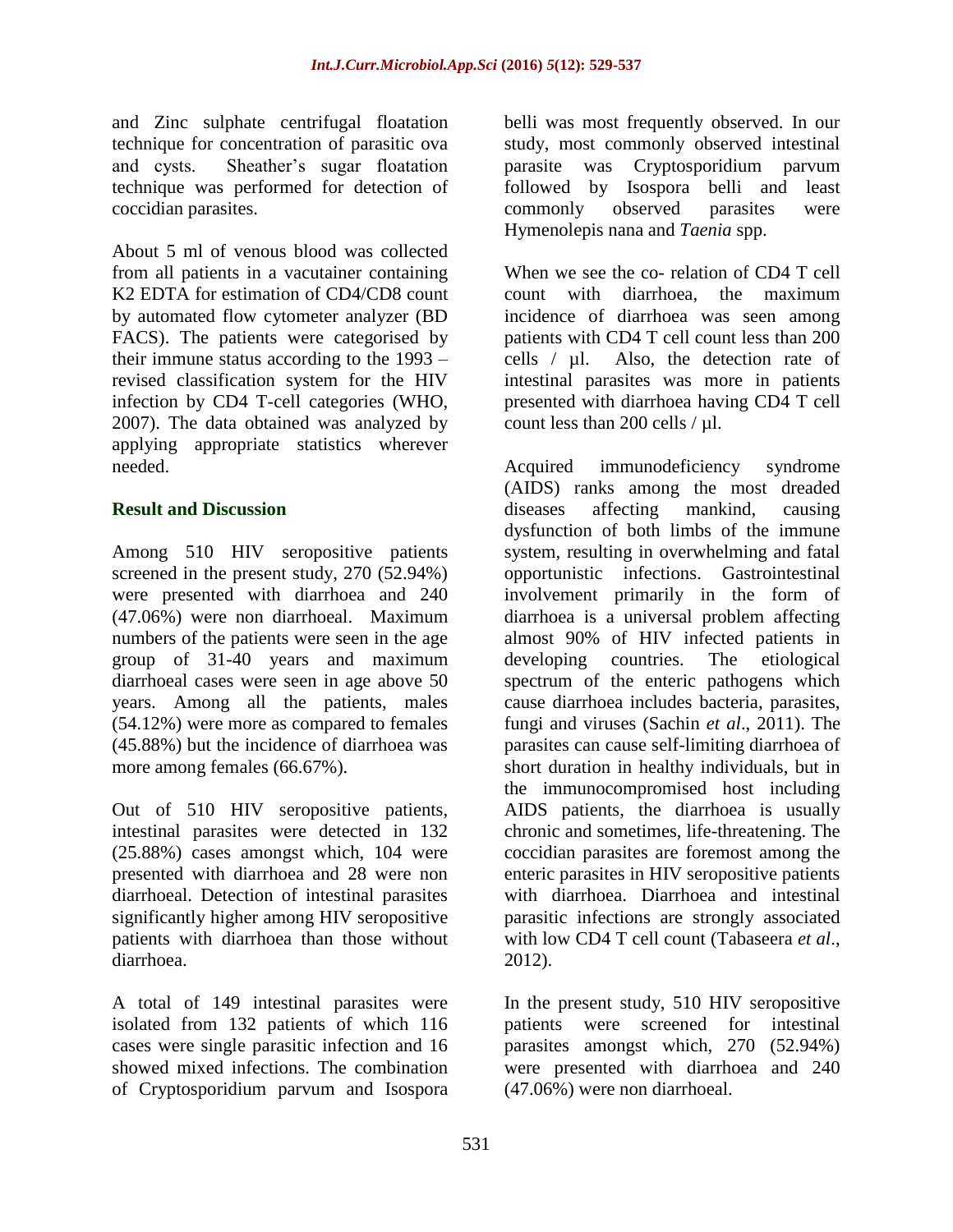The present study has maximum cases in age group of 31-40 years followed by 21-30 years. Similarly Sachin Deorukhkar *et al.*, Naik *et al.,* Kotgire *et al.,* had maximum cases in age group of 31-40 followed by 21- 30 years. Maximum incidence of diarrhoea among HIV seropositive patients was seen in age above 50 years. Similarly Dwivedi *et al*., showed the maximum incidence of diarrhoea above 45 years of age whereas Sachin Deorukhkar *et al.,* and Raytekar *et al.,* and Malaji *et al.,* found maximum diarrhoeal patients in the age group of 31-40 years.

In the present study, among 510 HIV seropositive patients, males (54.12%) were more as compared to females (45.88%), however incidence of diarrhoea was more among females as compared to males. Similar observation was seen in other studies also (Sachin *et al*., 2011).

In the present study, out of 510 HIV seropositive patients 161 (31.57%) had CD<sup>4</sup> T cell count <200 cells/µl. Maximum incidence of diarrhoea was seen among patients with  $CD_4$  T cell count <200 cells/ $\mu$ l. (113/161, 70.19%). These findings were comparable with study done by Nazeema *et al.,* (76,4%) and Tiwari *et al.,* (60.24%). Diarrhoea is one of the most common manifestations in HIV patients and is strongly associated with low  $CD_4$  T cell counts.

In the present study, prevalence of intestinal parasites among HIV seropositive patients was 25.88 % (132/510). The results comparable to our study were shown by Mehta *et al.,* Gupta *et al.,* Gupta *et al.,* and Mohandas *et al.,* while Babatunde *et al.,* Dwivedi *et al*., and Basak *et al.,* have documented higher prevalence. The prevalence of intestinal parasitic infections among HIV seropositive patients ranged from 17.3% to 87.8% in different parts of

the world. The difference in the pattern of prevalence of intestinal parasites seen in the present study and others may be attributed to the regional variability (demographic and ecological factors) of the pathogen, behavioural activities, the diagnostic method used, asymptomatic shedding of oocysts and the use of prophylactic drugs etc.

In the present study, the prevalence of the intestinal parasites among HIV seropositive patients with diarrhoea was higher (42.96%) and statistically significant than patients without diarrhea (13.75%). Similar to our study, others also showed higher parasitic prevalence among HIV seropositive diarrhoeal patients as compared to non diarrhoeal cases.

In this study found single parasitic infection in 116 patients and mixed infections in 16(3.14%) cases. Mixed infections is a common observation in areas where various types of parasites are prevalent and also due to poor hygienic practices.

Our study projects *cryptosporidium parvum* (10.98%) as the most common coccidian parasite which was associated with HIV seropositive patients. Other studies from India also reported *Cryptosporidium parvum* to be the most common parasite isolated from HIV seropositive patients (Basak *et al*., 2010; Venkateshswarlu *et al*., 2013; Vyas *et al*., 2013). In India prevalence of *Isospora belli* varies from 2.5% to 50%. In our study, prevalence of *Isospora belli* was 4.31%.

The prevalence of *Cryptosporidium parvum* in HIV seropositive patients in different parts of the India has ranged from 0.7-87% in symptomatic patients and from 1.4-57% in asymptomatic individuals (Vyas *et al*., 2013). In our study, difference in prevalence of *Cryptosporidium parvum* & *Isospora belli* in diarrhoeal patients was statistically significant as compared to non diarrhoeal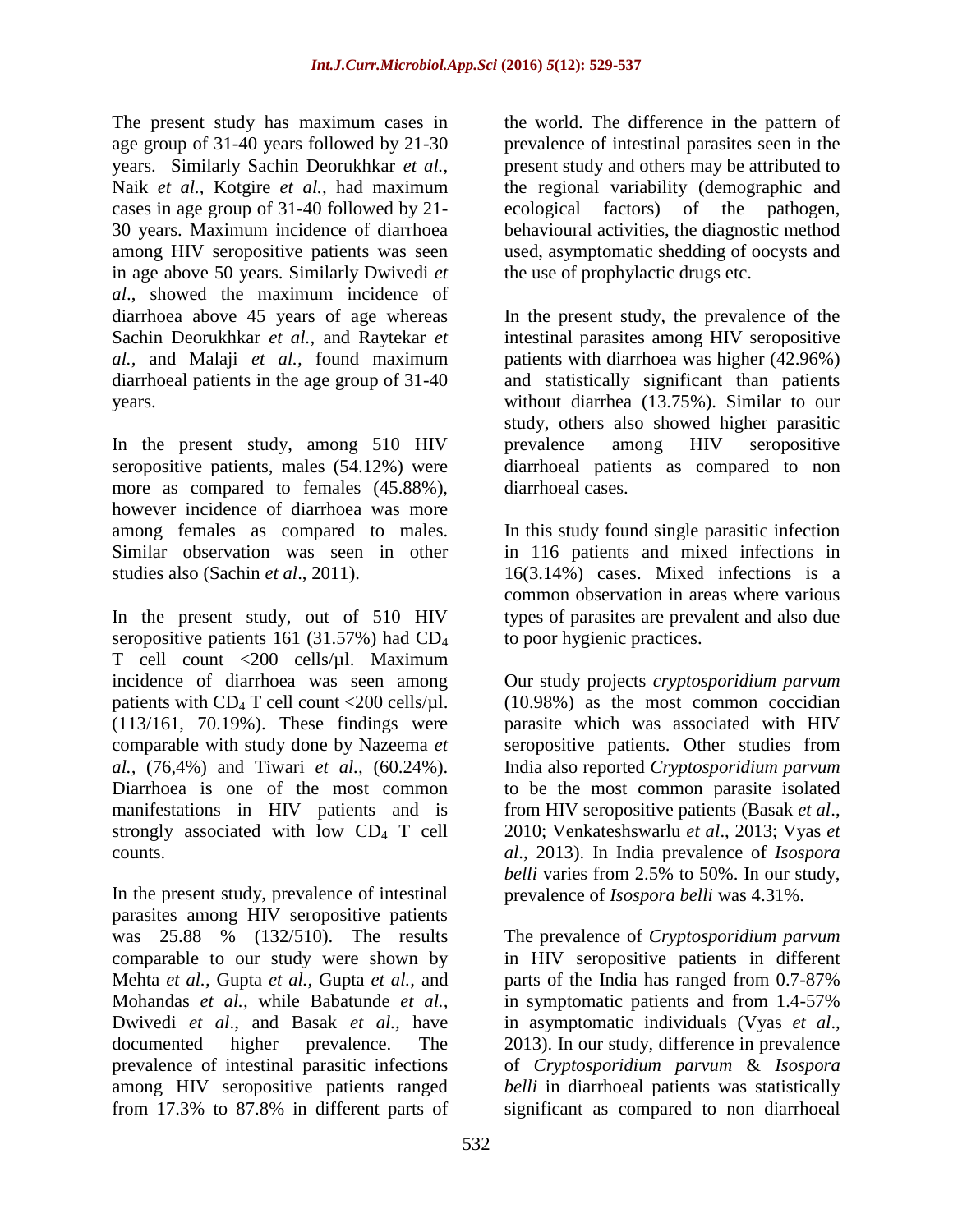patients. Similar findings were reported by Sachin Deorukhkar *et al.,* Nazeema *et al.,* and Naik *et al.,* (2005)*.*

In our study, detection rate of intestinal parasites among HIV seropositive patients with CD4 T cell count <200 cells/ µl was 63.35% which was significantly higher than other two groups (Table No.6) Mehta *et al.,*  had also reported 67.70 % detection rate of intestinal parasites in patients with CD4 T cell count <200 cells/ µl which is comparable to our finding. Sow *et al.,* found a higher (86.6%) detection rate than ours, Whereas Tiwari *et al.,* (42.81%), Kulkarni *et al.,* (46%) and Nazeema *et al.,* (47.06%) showed a somewhat lower detection rate of intestinal parasites in patients with CD4 T cell count <200 cells/ µl than our study.

Cellular immunity is the major defence against intestinal parasitic infections; it is therefore, the reduction in CD4 T cell count

predisposes HIV infected patients to opportunistic intestinal parasitic infections. $27$ Presently, CD4 T cell count has been an excellent indicator which defines the degree of immune suppression.

The variation in the prevalence of intestinal parasitic infection demonstrated in different studies can be attributed to the difference in geographical distribution of parasites, awareness of hygiene, availability of medical facilities and different selection of cases. This variation may also be pertaining to the infectivity of parasites at different level of immunosupression. In our study, significant numbers of intestinal parasites were also seen in HIV seropositive patients without diarrhoea thus indicating that there may be asymptomatic infections which may be going undiagnosed, thereby increasing the morbidity and mortality which are associated with them.

| Age (years)  | <b>With Diarrhoea</b> | <b>Without Diarrhoea</b> | <b>Total</b> |
|--------------|-----------------------|--------------------------|--------------|
| $0-10$       | 24 (57.14%)           | 18(42.86%)               | 42           |
| $11 - 20$    | 6(17.14%)             | 29(82.86%)               | 35           |
| $21 - 30$    | 68 (58.62%)           | 48 (41.38%)              | 116          |
| $31 - 40$    | 93(50.82%)            | 90 (49.18%)              | 183          |
| $41 - 50$    | 51(54.26%)            | 43(45.74%)               | 94           |
| >50          | 28 (70.00%)           | 12(30.00%)               | 40           |
| <b>Total</b> | 270 (52.94%)          | 240 (47.06%)             | 510          |

# **Table.1** Age wise distribution of HIV seropositive patients with and without diarrhea

## **Table.2** Sex wise distribution of HIV seropositive patients with and without diarrhea

| Sex           | <b>With Diarrhoea</b> | <b>Without Diarrhoea</b> | <b>Total</b> |
|---------------|-----------------------|--------------------------|--------------|
| <b>Male</b>   | 114 (41.30%)          | 162(58.70%)              | 276          |
| <b>Female</b> | 156 (66.67%)          | 78 (33.33%)              | 234          |
| <b>Total</b>  | $270(52.94\%)$        | $240(47.06\%)$           | 510          |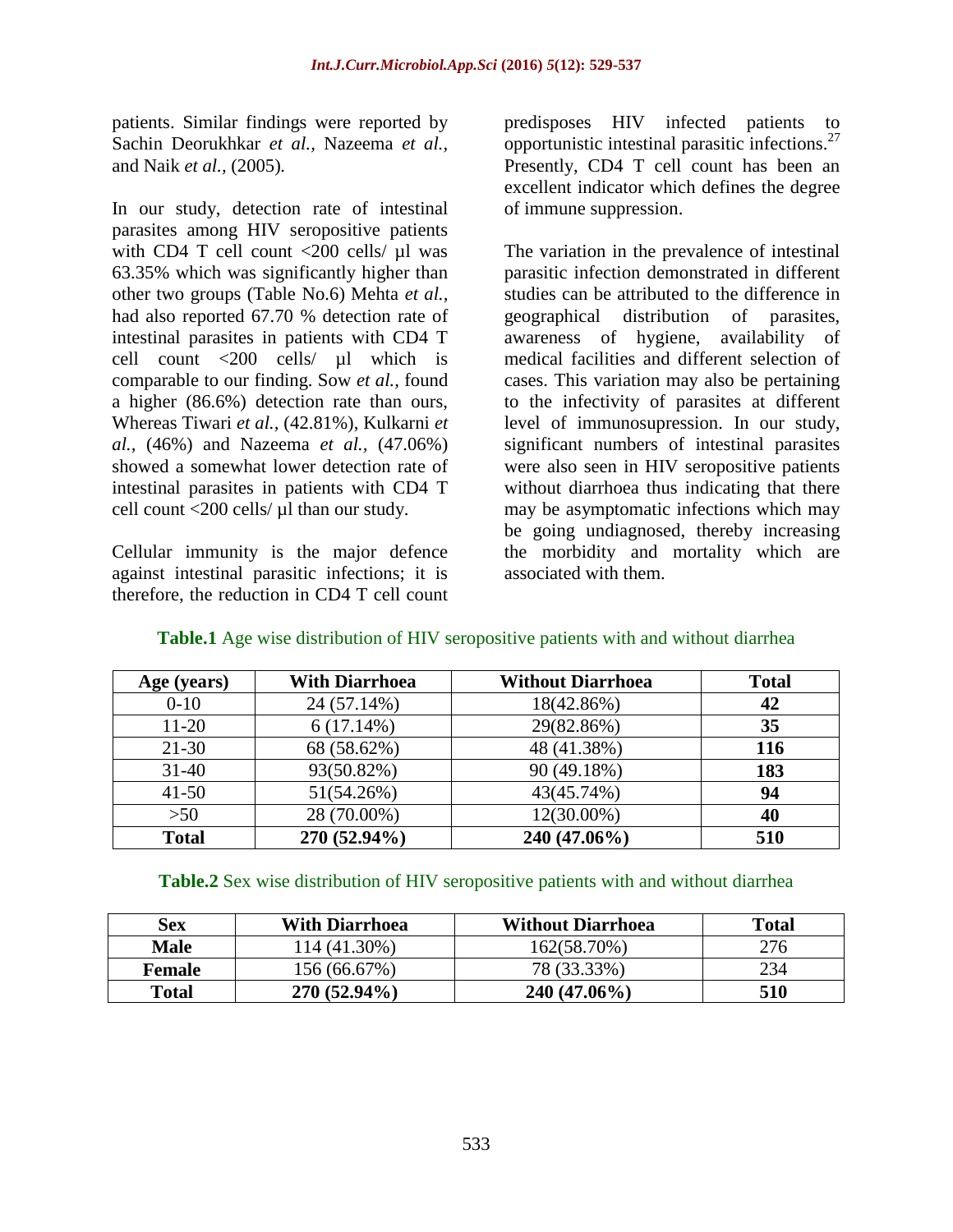#### *Int.J.Curr.Microbiol.App.Sci* **(2016)** *5***(12): 529-537**

| $CD_4T$ cells/ $\mu$ l                        | <b>With Diarrhoea</b> | <b>Without Diarrhoea</b> | <b>Total</b> |  |  |
|-----------------------------------------------|-----------------------|--------------------------|--------------|--|--|
| $<$ 200 cells/ $\mu$ l                        | 113 (70.19%)          | 48 (29.81%)              | <b>161</b>   |  |  |
| 200-500 cells/ µl                             | 54 (44.26%)           | 68 (55.74)               | 122          |  |  |
| $>500$ cells/ $\mu$ l                         | 103 (45.37%)          | 124 (54.63%)             | 227          |  |  |
| <b>Total</b>                                  | 270 (52.94%)          | $240(47.06\%)$           | 510          |  |  |
| $X^2 = 28.1241$ , df=2, significant at p<0.05 |                       |                          |              |  |  |

# **Table.3** Distribution of CD4 T cell count among HIV seropositive patients with and without diarrhea

# **Table.4** Prevalence of intestinal parasites among HIV seropositive patients with and without diarrhoea:  $(n=510)$

| <b>Intestinal</b>                              | <b>HIV</b> patients                               | <b>Total</b> |              |  |  |
|------------------------------------------------|---------------------------------------------------|--------------|--------------|--|--|
| parasites                                      | <b>Without Diarrhoea</b><br><b>With Diarrhoea</b> |              |              |  |  |
| <b>Positive</b>                                | 104 (20.39 %)                                     | 28 (05.49%)  | 132 (25.88)  |  |  |
| <b>Negative</b>                                | 166 (32.55%)                                      | 212 (41.57)  | 378 (74.12)  |  |  |
| <b>Total</b>                                   | 270 (52.94%)                                      | 240 (47.06%) | $510(100\%)$ |  |  |
| $X^2 = 47.756$ , df=1; significant at P < 0.05 |                                                   |              |              |  |  |

# **Table.5** Distribution of intestinal parasites among HIV seropositive patients with and without diarrhea

| <b>Intestinal parasites</b>     | With diarrhoea | <b>Without</b> | <b>Total</b>   | Z stat   | P value |
|---------------------------------|----------------|----------------|----------------|----------|---------|
|                                 | $(n=270)$      | diarrhoea      | $(n=510)$      |          |         |
|                                 |                | $(n=240)$      |                |          |         |
| <b>Intracellular Protozoans</b> |                |                |                |          |         |
| Cryptosporidium parvum          | 50 (18.52%)    | 06(02.50%)     | 56             | $5.77*$  | < 0.001 |
| Isospora belli                  | 19 (07.04%)    | 03(1.25%)      | 22             | $3.21*$  | 0.00132 |
| <b>Extracellular Protozoans</b> |                |                |                |          |         |
| Entamoeba histolytica           | 14 (05.18%)    | 06(02.50%)     | 20             | 1.55     | 0.1187  |
| Giardia Lamblia                 | 09 (03.33%)    | 04(1.67%)      | 13             | 1.92     | 0.234   |
| <b>Helminths</b>                |                |                |                |          |         |
|                                 |                |                |                |          |         |
| Ancylostoma duodenale           | 09(03.33%)     | 02(0.83%)      | 11             | 1.939    | 0.0523  |
| Ascaris lumbricoides            | 06(02.22%)     | 05(02.08%)     | 11             | 0.1078   | 0.9124  |
| Strongyloides stercoralis       | 07(02.59%)     | 03(1.25%)      | 10             | 1.091    | 0.2757  |
| Hymenolepis nana                | 01(0.37%)      | 02(0.83%)      | 0 <sub>3</sub> | $-0.682$ | 0.496   |
|                                 |                |                |                |          |         |
| Taenia spp.                     | 01(0.37%)      | 02(0.83%)      | 03             | $-0.682$ | 0.496   |
|                                 |                |                |                |          |         |
| <b>Total</b>                    | 116 (42.96%)   | 33(13.75%)     | 149            | $7.241*$ | < 0.001 |

**\*P<0.05, significant**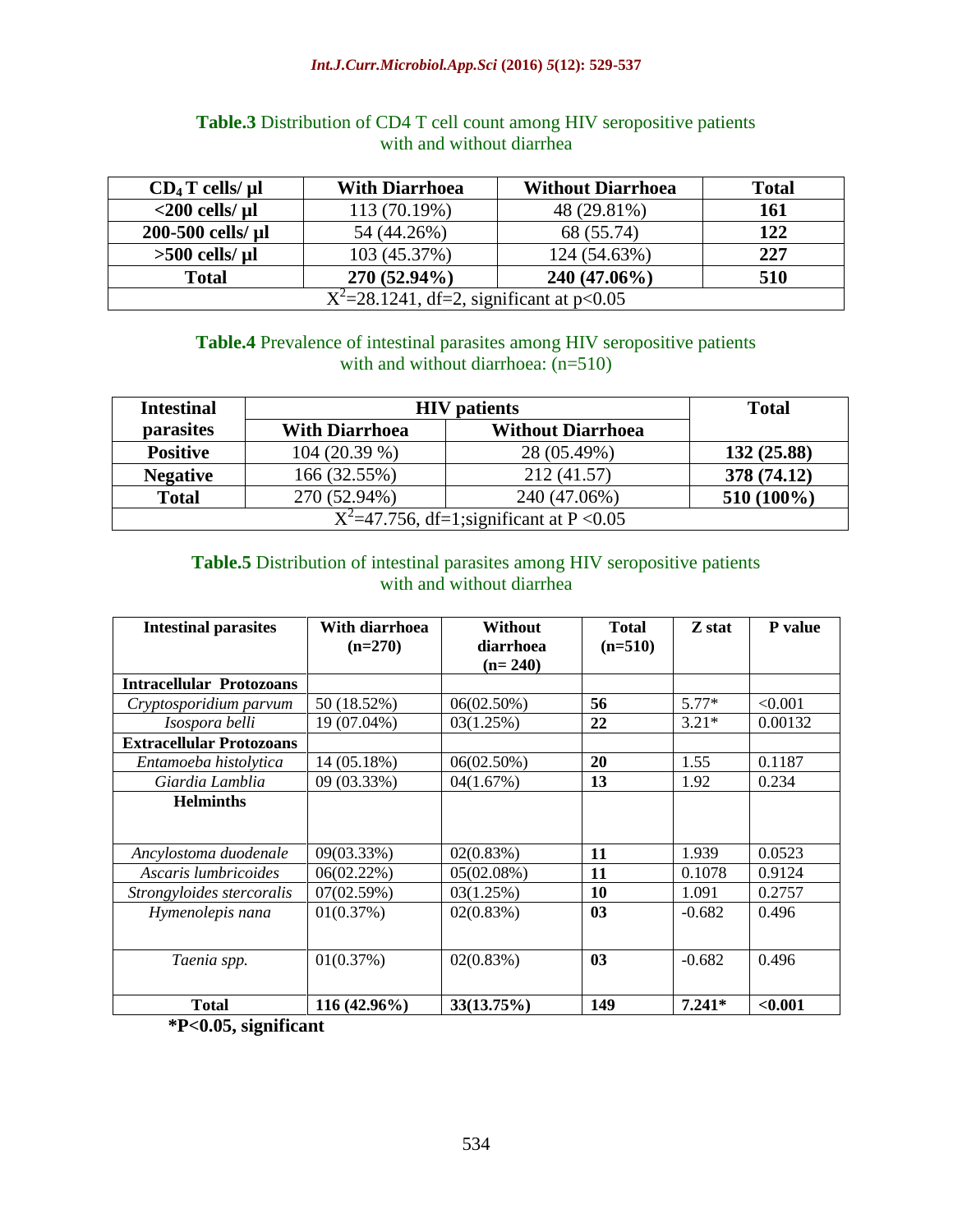#### *Int.J.Curr.Microbiol.App.Sci* **(2016)** *5***(12): 529-537**

| $CD_4T$ cells/ $\mu$ l                  | <b>Parasite positive</b> | <b>Total</b><br><b>Parasite negative</b> |     |  |  |  |
|-----------------------------------------|--------------------------|------------------------------------------|-----|--|--|--|
| $<$ 200 cells/ $\mu$ l                  | 102 (63.35%)             | 59 (36.65%)                              | 161 |  |  |  |
| $21(17.21\%)$<br>200-500 cells/ µl      |                          | 101 (82.79%)                             | 122 |  |  |  |
| $>500$ cells/ $\mu$ l                   | 09 (3.96%)               | 218 (96.04%)                             | 227 |  |  |  |
| <b>Total</b><br>132                     |                          | 378                                      | 510 |  |  |  |
| $X^2 = 180.972$ , significant at P<0.05 |                          |                                          |     |  |  |  |

## **Table.6** Parasite detection in relation to CD4 T cell count:

## **Table.7** Distribution of intestinal parasites in relation to CD4 T cell count

| <b>Intestinal</b><br>parasites        |                                | $CD4<200$ cells/ $\mu$ l<br>$N = 161$       | CD4 200-500<br>$N = 122$      | cells/ µl                                   | $CD4 > 500$ cells/ $\mu$ l<br>$N = 227$ |                                              | <b>Total</b> |
|---------------------------------------|--------------------------------|---------------------------------------------|-------------------------------|---------------------------------------------|-----------------------------------------|----------------------------------------------|--------------|
|                                       | <b>Diarrhoeal</b><br>$(N=113)$ | <b>Non</b><br><b>Diarrhoeal</b><br>$(N=48)$ | <b>Diarrhoeal</b><br>$(N=54)$ | <b>Non</b><br><b>Diarrhoeal</b><br>$(N=68)$ | <b>Diarrhoeal</b><br>$(N=103)$          | <b>Non</b><br><b>Diarrhoeal</b><br>$(N=124)$ |              |
| Cryptosporidium<br>parvum             | 45                             | 06                                          | 03                            | 00                                          | 02                                      | 00                                           | 56           |
| Isospora belli                        | 15                             | 03                                          | 03                            | 00                                          | 01                                      | 00                                           | 22           |
| <b>Entamoeba</b><br>histolytica       | 11                             | 04                                          | 01                            | 01                                          | 02                                      | 01                                           | 20           |
| Giardia lamblia                       | 06                             | 03                                          | 01                            | 01                                          | 02                                      | 00                                           | 13           |
| Ancylostoma<br>duodenale              | 06                             | 01                                          | 02                            | 01                                          | 01                                      | $00\,$                                       | 11           |
| <b>Ascaris</b><br><i>lumbricoides</i> | 04                             | 03                                          | 02                            | 02                                          | $00\,$                                  | 00                                           | 11           |
| <b>Strongyloides</b><br>stercoralis   | 05                             | 01                                          | 02                            | 02                                          | $00\,$                                  | $00\,$                                       | 10           |
| Hymenolepis nana                      | 01                             | $00\,$                                      | $00\,$                        | 01                                          | $00\,$                                  | 01                                           | 03           |
| Taenia spp.                           | $00\,$                         | $00\,$                                      | 01                            | 02                                          | $00\,$                                  | $00\,$                                       | 03           |
| <b>Total</b>                          | 93                             | 21                                          | 15                            | 10                                          | 08                                      | 02                                           | 149          |

Therefore the detection of intestinal parasites in HIV seropositive patients will help in proper management of these patients as drugs are available for the treatment of most of the infections. Hence, routine screening of the stool samples of all HIV seropositive patients with and without diarrhoea should be done for prompt patient care, to prevent the fulminant form of the disease.

In conclusion, HIV infected patients, a progressive decline in their immunological

responses makes them extremely susceptible to a variety of common and opportunistic infections. The gastrointestinal involvement in HIV infection is almost universal, and a significant disease occurs in 50-90% of the patients while diarrhoea can be a presenting manifestation or life threatening complication in HIV seropositive patients. Intestinal parasitic infestation remains as an important cause of morbidity and mortality in developing countries.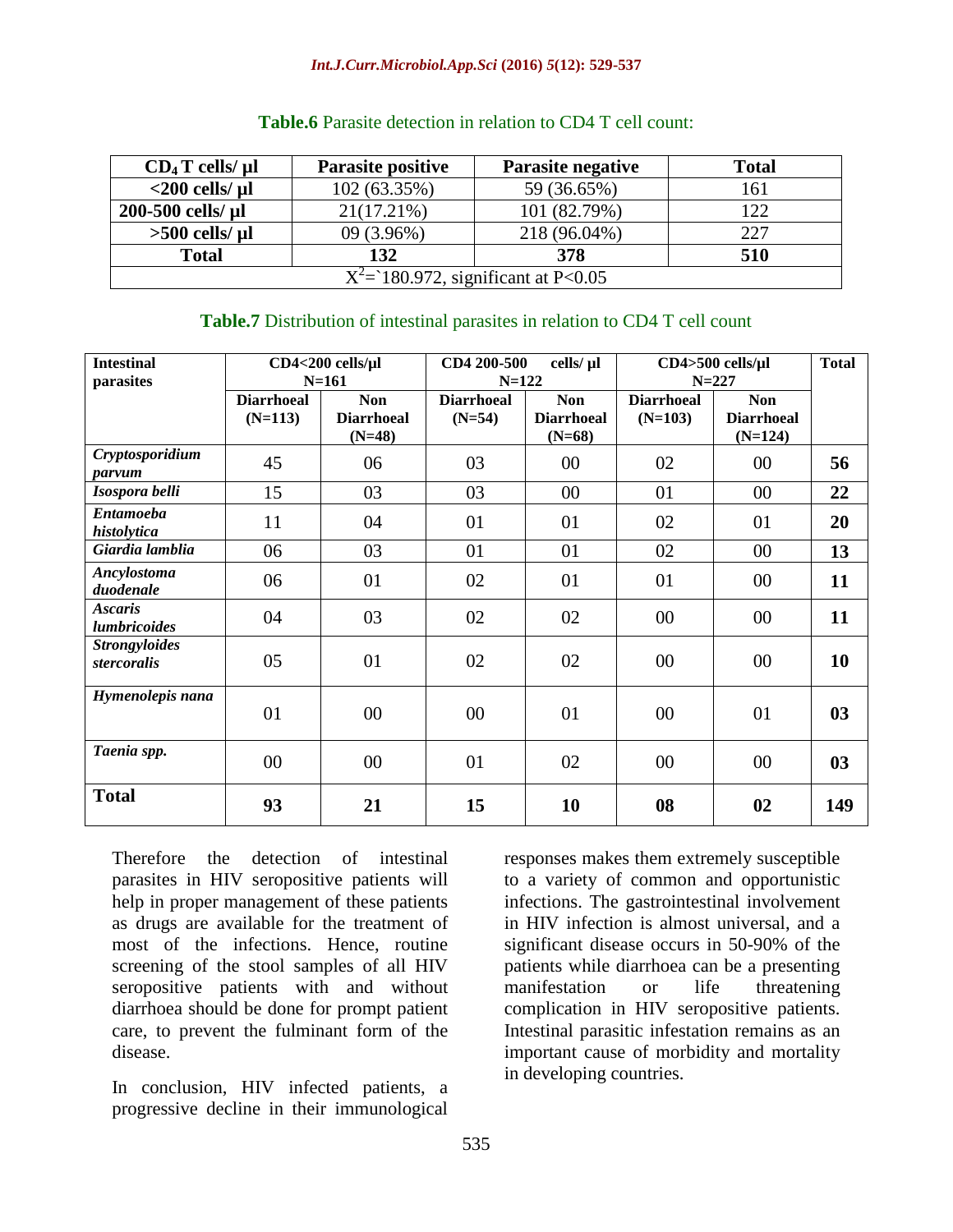The detection of intestinal parasites in HIV seropositive patients will help in proper management of these patients as drugs are available for the treatment of most of the infections. Hence, routine screening of the stool samples of HIV seropositive patients with and without diarrhoea should be done for prompt patient care, to prevent the fulminant form of the disease.

# **References**

- Annual report. 2013-14 [Internet]. New Delhi; 2013 p. 1. Available from: [www.naco.gov.in](http://www.naco.gov.in/)
- Babatunde, S.K., Salami, A.K., Fabiyi, J.P., Agbede, O.O., Desalu, O.O. 2010. Prevalence of intestinal parasitic infestation in HIV seropositive and seronegative patients in Ilorin, Nigeria. *Ann. Afr. Med.,* 9(3): 123–8.
- Basak, S., Bose, S., Mallick, S.K., Ghosh, A.K. 2010. Intestinal Parasitic Infections In HIV Seropositive Patients, *J. Clin. Diagn. Res.,* 2433–7.
- Dwivedi, K.K., Prasad, G., Saini, S., Mahajan, S., Lal, S., Baveja, U.K. 2007. Enteric Opportunistic Parasites among HIV Infected Individuals : Associated Risk Factors and Immune Status. *Jpn J. Infect. Dis.,* 60: 76–81.
- Fauci, S.A. 2008. Human Immunodeficiency Virus Disease: AIDS and related disease. In: Kasper LD, Braunwald E, Fauci SA, Hauser SL, Lango DL JL, editor. Harrison's Principle of Internal Medicine. 17 th. New York: Mc Graw-Hill Medical Publishing Divison, p. 1506–87.
- Gupta, M., Sinha, M., Raizada, N. 2008. Opportunistic Intestinal Protozoan Parasitic Infection in HIV Positive Patient in Jamnagar, Gujarat*. SAARC J. Tuberc. Lung Dis. HIV/AIDS.* 1: 1– 4.
- Gupta, S., Narang, S., Nunavath, V., Singh, S. 2008. Diarrhoea In HIV Patients: Prevalence Of coccidian Parasites. *Indian J. Med. Microbiol.,* 26(2): 172– 5.
- Kulkarni, S.V., Kairon R, Sane SS, Padmawar PS, Kale V , Thakar MR, *et al*. Opportunistic parasitic infections in HIV/AIDS patients presenting with diarrhoea by the level of immunesuppression. *Indian J. Med. Res.,* 130(1): 63–6.
- Malaji, S.M., Bajaj, G., S.A. Kora., Chikkamath., Renuprasad. Study of opportunistic parasitic infections at various level of immunosuppression in HIV /AIDS patients presenting with diarrhoea. *J. Pharm. Biomed. Sci., 2*0(10): 18–20.
- Mehta, K.D., Vacchani, A., Mistry, M.M., Kavathia, G.U., Goswami, Y.S. 2013. To Study the Prevalence of Various Enteric Parasitic Infections Among HIV Infected Individuals in the P.D.U. Medical College and Hospital, Rajkot, Gujarat, India. *J. Clin. Diagn. Res.,*   $7(1)$ : 58–60.
- Mohandas, K., Sehgal, R., Sud, A., Malla, N. 2002. Prevalence of Intestinal Parasitic Pathogens in HIV-Seropositive Individuals in Northern India. *Jpn J. Infect. Dis.,* 75: 83–4.
- Mohanty, I., Panda, P., Sahu, S., Dash, M. 2013. Prevalence of isosporiasis in relation to CD4 cell counts among HIV-infected patients with diarrhea in Odisha, India. *Adv. Biomed. Res.,*   $2(61)$ .
- Naik, R.V., Ravichandraprakash, H., Vijatyanath, V. 2012. Opportunistic Intestinal parasitic Infections In HIV/AIDS Patients Presenting With Diarrhoea and Their Correlation With CD4 T Lymphocyte Counts. *Int. J. Pharm. Biol. Sci., 2*(4): 293–9.